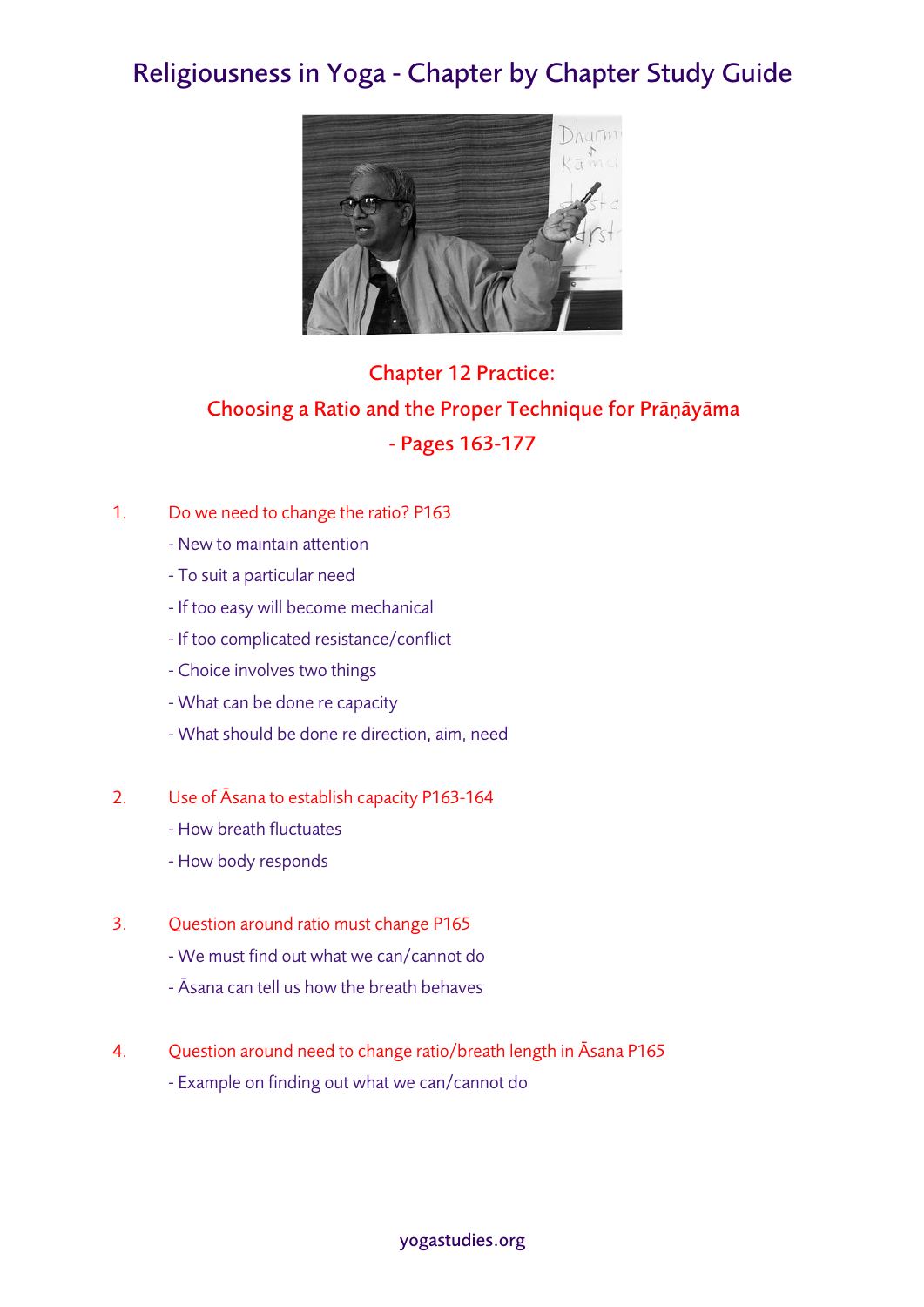- 5. Question around working on breath in Āsana using Prāṇāyāma techniques P165-167
	- Why not?
	- Example of fixing ratio in Āsana
	- Example of investigating ratio in Āsana
	- Example of fixing ratio in Āsana
	- Often supple people have problems with the breath
- 6. Question around inhale and exhale in bending backwards P167-170
	- No definite rule as it depends on weight, stiffness, particular posture
	- That is why we should not use complicated posture to investigate
	- Establish direction of movement based on information
	- Discussion on investigating exhale using ratio, Āsana, Krama, inhale
	- Example proposal to investigate exhale
- 7. Question around review of first two suggestions for proposal P170-171
	- First proposal to change type of Prāṇāyāma
	- Second proposal is to change our practice
	- There are certain exceptions
- 8. Question around inhale shorter than exhale and chest area P171-172 - Usually exhale longer unless other problems
- 9. Question around exhale and controlling the diaphragm P172
	- Example of quick inhale and long exhale
	- Example of reducing exhale to help longer inhale
- 10. Question around area of focus as chest or diaphragm P172-174 - To attain a long breath training is necessary
- 11. Are there guidelines to establish our goals? P172-174
	- Aim to train so we can modify the breath to meet a demand
	- We must have a good posture
	- We must select a certain type of Prāṇāyāma
	- We must have a certain mental attitude
	- A special form of gazing can help attention
	- Sometimes to bring an image to the eyes
	- The effect is to rest the senses

## yogastudies.org